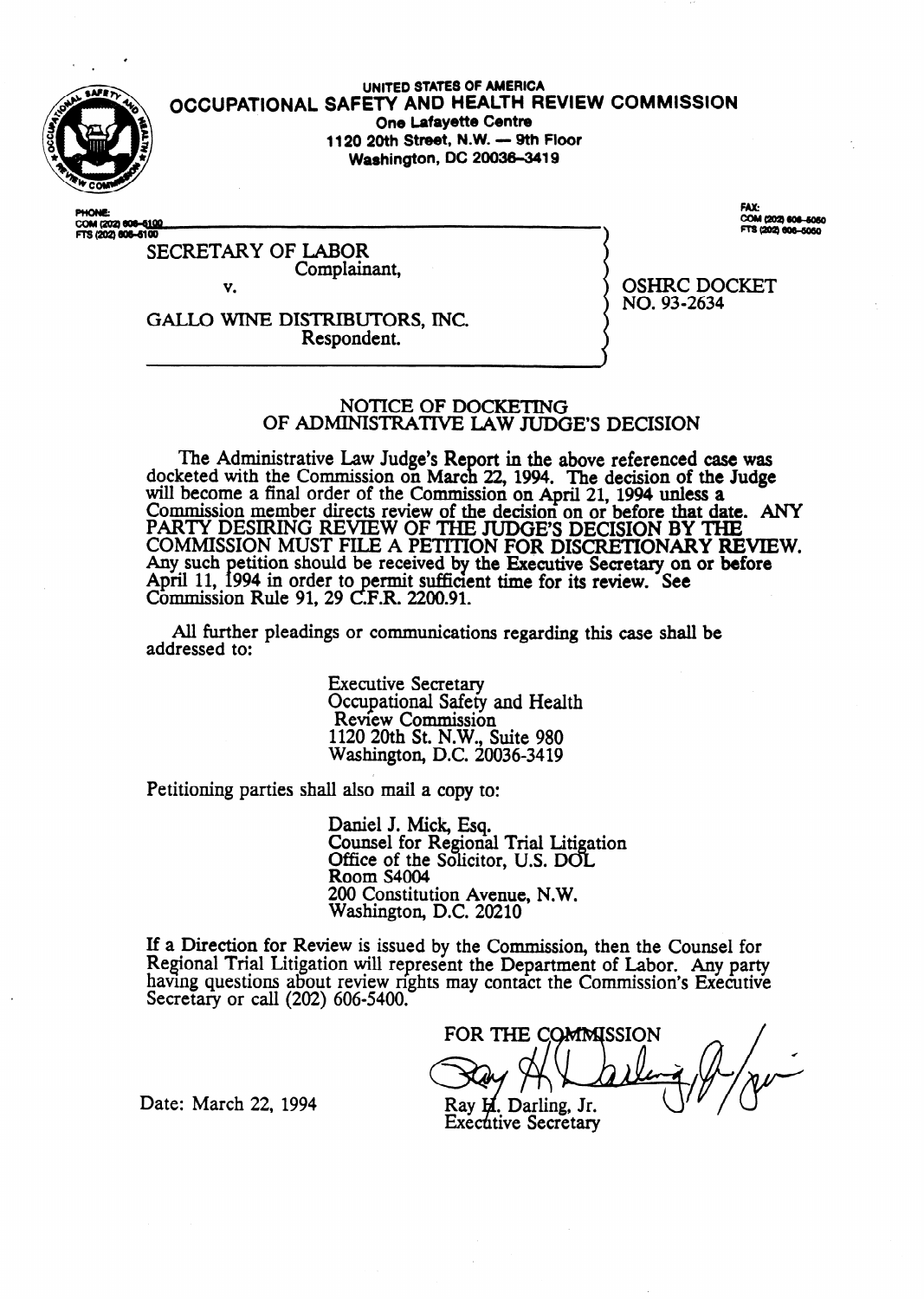#### **DOCKET NO. 93-2634**

# NOTICE IS GIVEN TO THE FOLLOWING:

Daniel J. Mick, Esq.<br>Counsel for Regional Trial Litigation<br>Office of the Solicitor, U.S. DOL Room S4004 200 Constitution Ave., N.W. Washington, D.C. 20210

Patricia Rodenhausen, Esq.<br>Regional Solicitor<br>Office of the Solicitor, U.S. DOL<br>201 Varick, Room 707<br>New York, NY 10014

David S. Taub, President<br>Gallo Wine Distributors, Inc.<br>48-18 Northern Boulevard<br>Long Island City, NY 11101

Irving Sommer<br>Chief Administrative Law Judge<br>Occupational Safety and Health<br>Review Commission<br>One Lafayette Centre<br>1120 20th St. N.W., Suite 990<br>Washington, DC 20036 3419

00108907924:02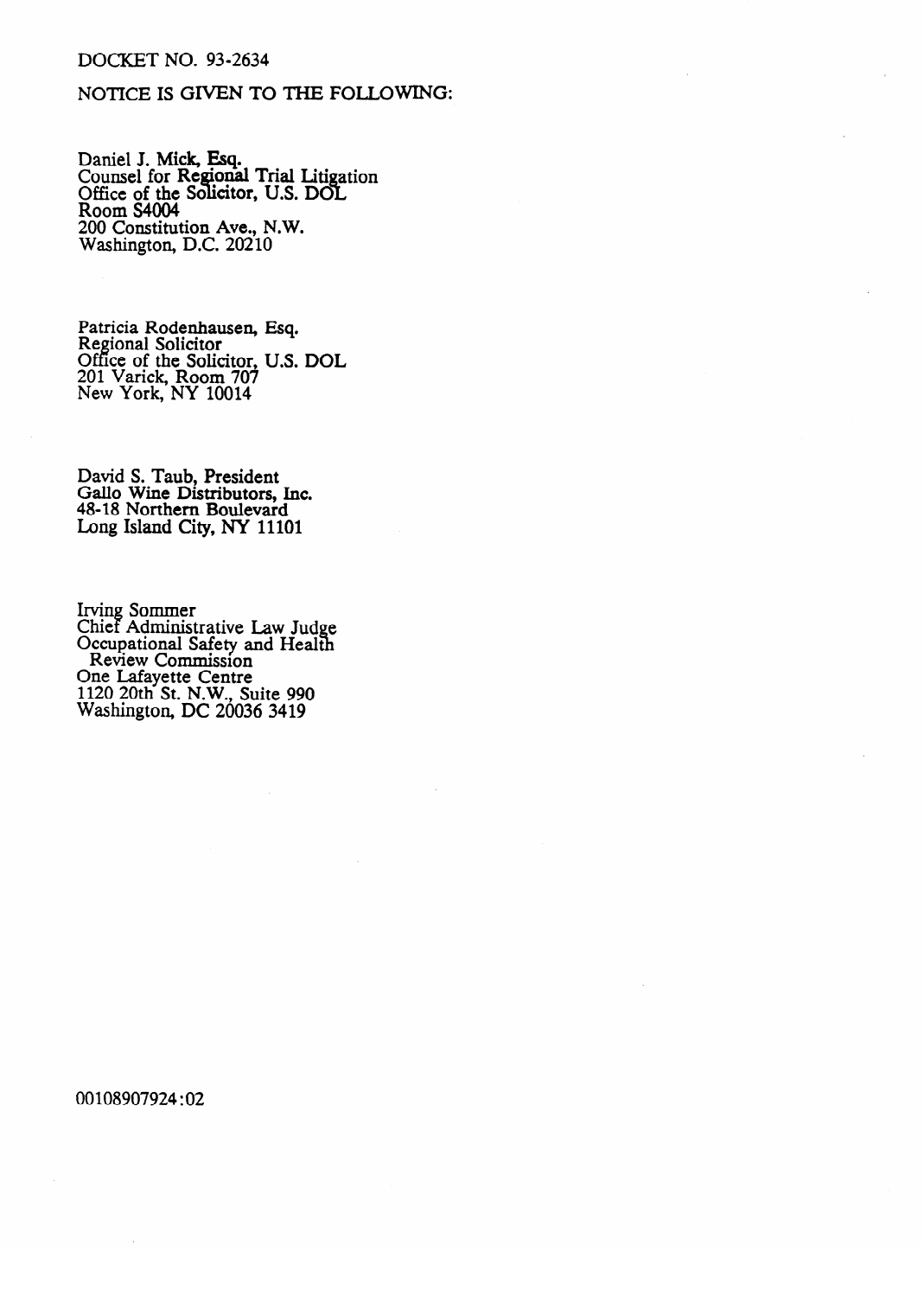

UNITED STATES OF AMERICA **OCCUPATIONAL SAFETY AND HEALTH REVIEW COMMISSION One Lafayette Centre 1120 20th Street, N.W. - 9th Floor Washington, DC 20036-3419** 

COM (202) 608-6100 FTS (202) 806-6100

FAX:<br>COM (202) 606-6060 3 (202) 606-6060

| SECRETARY OF LABOR,                      |                    |
|------------------------------------------|--------------------|
| Complainant,                             |                    |
| v.                                       | Docket No. 93-2634 |
|                                          |                    |
| <b>GALLO WINE DISTRIBUTORS,</b><br>INC., |                    |
| Respondent.                              |                    |
|                                          |                    |

Appearances:

**Rebecca Rae Stem, Esq.**  U.S. Department of Labor **New York, N.Y.** 

**Gerald L. Neway, Mgr. Gallo Wine Distr. Lang Island City, N.Y.** 

**For the** Complainant

For the Respondent

BEFORE: Administrative Law Judge Irving Sommer

# **DECISION AND ORDER**

The Respondent was issued a repeat citation and notification of proposed penalty on June 29, 1993. A hearing was held in New York, N.Y. on January 27, 1994 concerning the motion **of** the Secretary **to** dismiss the Respondent's notice of contest as not being timely filed under Section 10 of the Act.

Diana Cortez, a safety supervisor in the Bayside, N.Y. office of OSHA testified that a citation and notice of proposed penalty was issued to the Respondent on June 29, 1993 and was received on June 30, 1993 being signed for by one Jose Padilla, an employee of the Respondent. She stated that the last day to contest the citation was July 22, **1993.**